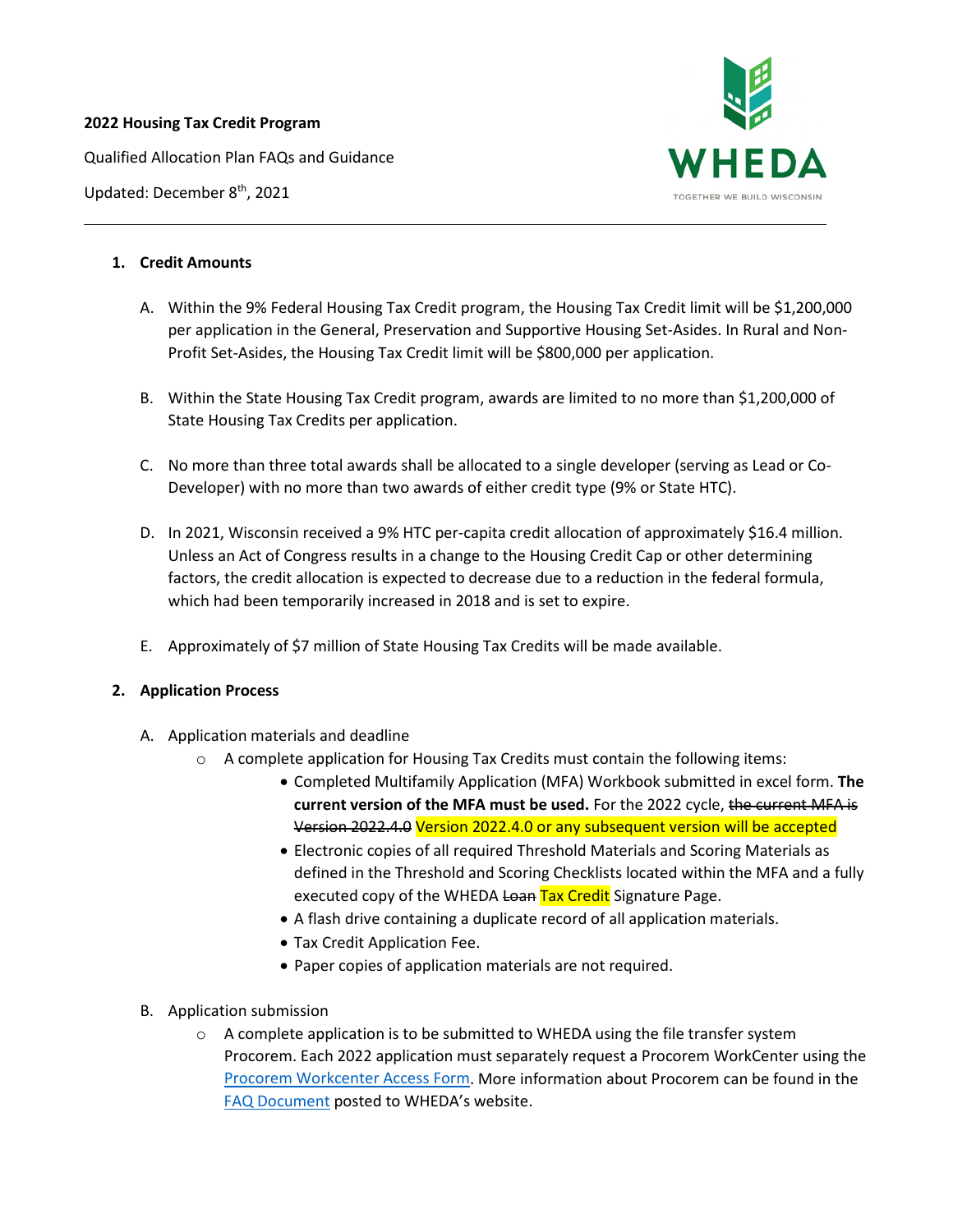- o **Files submitted in Procorem must either be submitted as a single PDF document with bookmarks clearly labeled or submitted as separate documents organized by Threshold and Scoring Category with file names that include the project name and clear description of the document.**
- $\circ$  The flash drive and application fee must be received by WHEDA or postmarked by the application deadline. Additional details for material delivery is included in the Procorem WorkCenter Access Form.

# **3. Underwriting**

# A. All Applications

- o **Operating expenses:** Projects must be submitted with the operating expenses within the defined ranges outlined in Tab 16, Financial Feasibility, based on project type.
	- If a project will contain a mix of unit types the budget may use a weighted average approach. Include a description of the calculation of the average.
	- **ONLY** acquisition/rehab projects will be permitted to request a variance on the posted ranges. Requests must be supported by submission of the last three years revenue and expenses statements. Requests are subject to approval at WHEDA's discretion.
- o **DCR:** If a project has a declining DCR it may be permitted to exceed the maximum DCR only to the extent necessary to maintain the minimum required.
- B. 9% Applications
	- o **Rates:** 9% applications should use WHEDA's then-current Permanent Financing for 9%Housing Tax Credit projects with 35-year term & amortization on the date the application is submitted. However, an applicant may use other terms (lower interest rate, longer amortization, etc.) if a term-specific, executed financing commitment accompanies the application.
	- o **DCR:** 9% project should have a DCR between 1.175 1.40 in year one and maintain a DCR between 1.15 – 1.40 in years 2-15.
	- o **No WHEDA subordinate loans may be included**
	- o **Income Averaging:** Allowed in the Rural Set-Aside only. Applicants must be 100% low-income. Low income units above 60% of CMI may not exceed 60% CMI Housing Tax Credit rents at the time of application.
- C. State/4% Applications
	- o **Rates**: State Housing Tax Credit applications should use the Tax-Exempt Financing rate on the date the application is submitted
	- o **DCR:** Applications will be required to maintain a Debt Coverage Ratio of 1.15 to 1.40 during years  $1 - 15$ .
	- o **Income Averaging**
		- Applications electing the Income Averaging option must be 100% low-income. Properties with market rate units will be required to select the 20% @ 50% CMI or 40% at 60% CMI set-aside option.
		- Low Income units at or above 60% of CMI may not exceed 95% of the LIHTC rent limit, and may not exceed 90% of estimated market rents (as listed in the market study)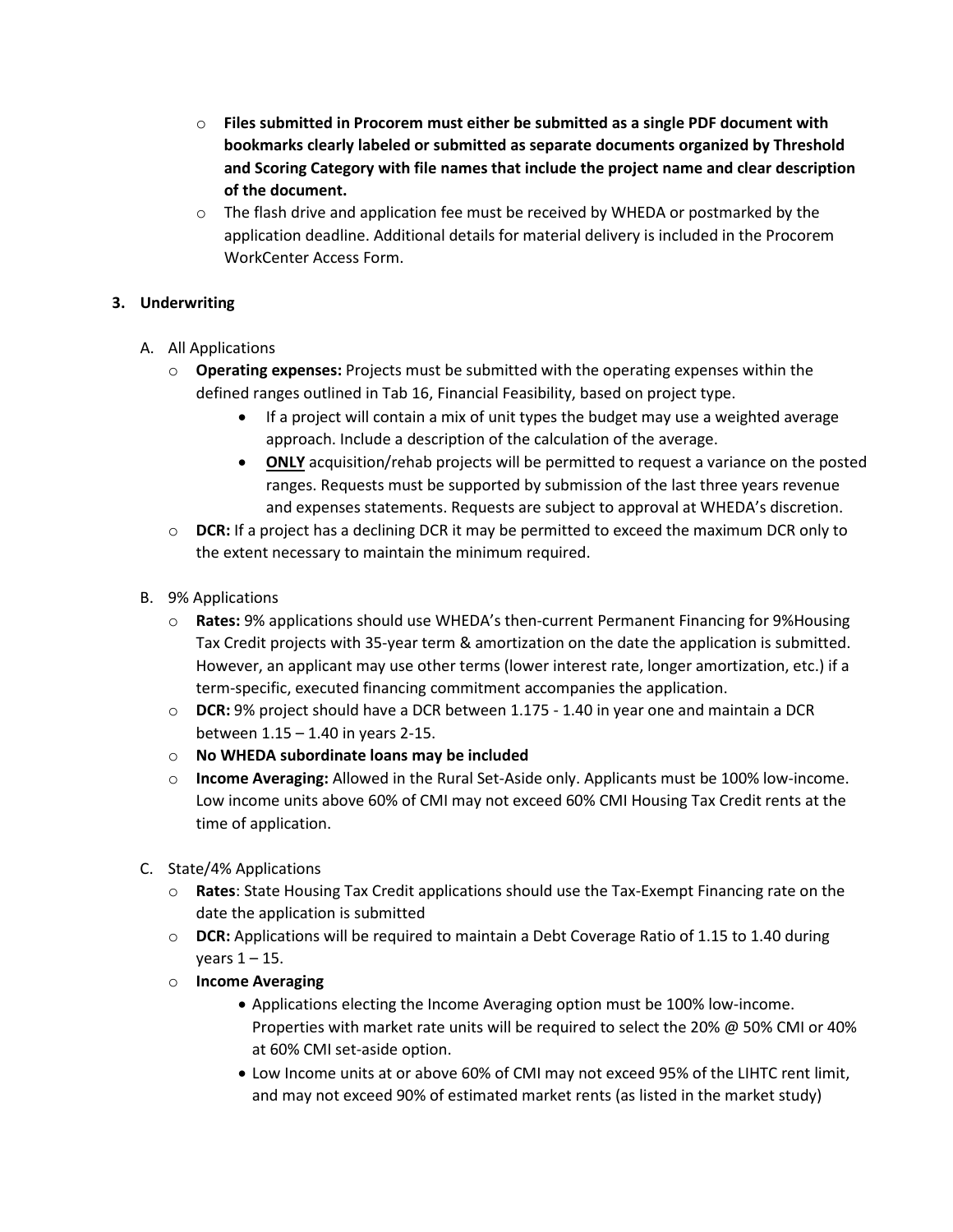- WHEDA requires that there be a reasonable distribution of unit sizes/bedroom sizes throughout the different CMI bands in the proposed income averaged unit mix
- D. Subordinate financing
	- o WHEDA intends to make subordinate financing available for 2022 4% State Housing Tax Credit applications
		- Repayment from available cash flow from operations
		- WHEDA expects to receive repayment, so the loan amounts below may be reduced subject to financial feasibility, DCR, and other relevant financial metrics
		- Subordinate loans will not be provided for properties with Locally-Issued or noncredit enhanced privately-placed tax-exempt bonds
		- Subordinate loans may not be requested for 9% Applications.
		- If Subordinate Financing is requested, no less than 50% of the developer fee must be deferred.
	- o Eligible areas
		- Rural areas
			- Must meet 2021-2022 QAP Rural Set-Aside requirements for eligibility, and **not be** located in one of these counties:
				- a. Brown
				- b. Dane
				- c. Eau Claire
				- d. Kenosha
				- e. Milwaukee
				- f. Outagamie
				- g. Racine
				- h. Waukesha
				- i. Winnebago
			- Sizing: No More than \$1 of subordinate loan proceeds for \$8 of permanent tax-exempt bond deb
			- New Construction, Adaptive Re-use and Acquisition/Rehabilitation projects are eligible
			- *Subordinate loans will need to be applied for and will require WHEDA Loan Committee approval*
		- *Balance of State of Wisconsin*
			- *All of the remaining properties located in the State of Wisconsin outside of the areas defined above in the Rural Areas definition*
			- *Sizing: No More than \$1 of subordinate loan proceeds for \$10 of permanent tax‐exempt bond debt*
			- *Subordinate loans will need to be applied for and will require WHEDA Loan Committee approval*
	- o National Housing Trust Funds (HTF):
		- Projects may request up to \$500,000 if they are within the following set-asides: Rural or Supportive in the 9% program and Rural or Small Urban in the State/4% Program.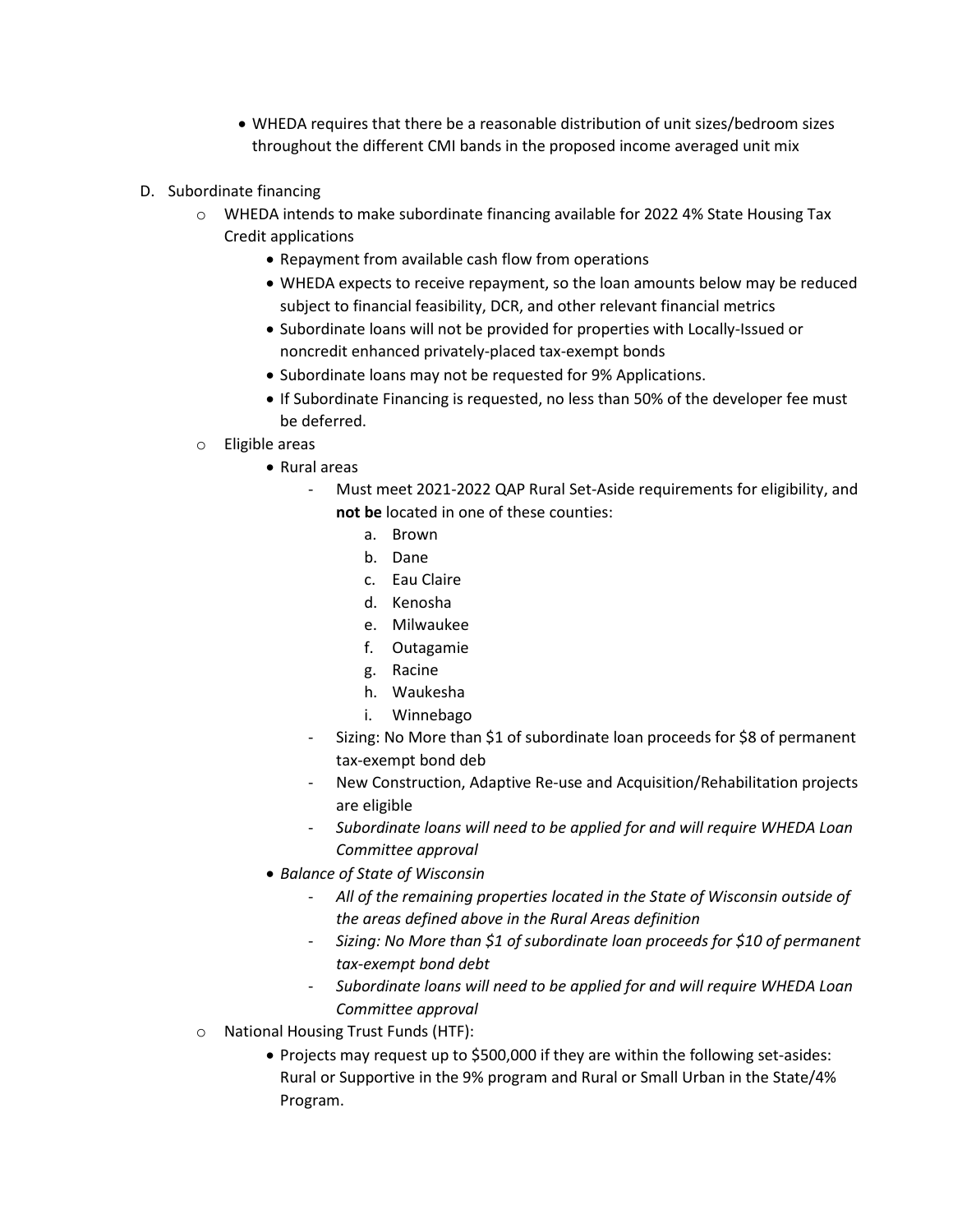- HTF may be considered a Committed Source.
- Projects requesting HTF must include 30% units. No minimum number of units will be required but the maximum subsidy per-HTF unit must not exceed the per-unit subsidy limits, defined as follows:

| <b>WISCONSIN HOME PER UNIT SUBSIDY LIMITS - 2021</b><br>(for all Wisconsin Participating Jurisdictions) |                                              |           |           |           |           |           |  |  |
|---------------------------------------------------------------------------------------------------------|----------------------------------------------|-----------|-----------|-----------|-----------|-----------|--|--|
| Participating                                                                                           | Section 234 Basic Limits per No. of Bedrooms |           |           |           |           |           |  |  |
| <b>Jurisdictions Use the</b>                                                                            | No. of Bedrooms:                             |           |           |           | 3         | 4         |  |  |
| <b>High Cost Percentate</b>                                                                             | <b>Basic Limits</b>                          | \$60,702  | \$69,991  | \$84,411  | \$108,050 | \$120,372 |  |  |
| (240%)                                                                                                  | <b>High Cost Limits</b>                      | \$145,685 | \$167,978 | \$202,586 | \$259,320 | \$288,893 |  |  |

Per CPD Notice 15-003, limits are based on Section 234-Condominium Housing Basic Mortgage Limits (Elevator Type)

- No additional HTF application materials will be required at the time of tax credit application, however if the tax credit application is successful, a complete HTF application will be required after award of tax credits to evidence compliance with all program requirements. For more information on the HTF program visi[t WHEDA's](https://www.wheda.com/developers-and-property-managers/developers/national-housing-trust-fund)  [website.](https://www.wheda.com/developers-and-property-managers/developers/national-housing-trust-fund)
- HTF must be paired with WHEDA financing (construction and permanent)
- HTF terms to be used should include an interest rate of 3% with a 19 year term including two years of interest-only payments during construction, 35 year amortization, payments subject to cash flow
- $\circ$  If a project is eligible for both Subordinate Financing and Housing Trust Funds, the combined total of all sources must be sized to a maximum of a ratio of \$1 of subordinate loan proceeds for \$8 of permanent loan (or \$1 of subordinate loan proceeds for \$6 of permanent loan in in rural areas.

#### **4. Calculation of Credits**

- A. Tax Credit Pricing:
	- o The ranges below should be used for 2022 applications:
		- 9% Metropolitan Counties: \$0.85 \$0.89
		- 9% Rural Counties: \$0.82 \$0.865
		- State Credits: \$0.67 \$0.73
	- o For the purposes of 9% tax credit pricing, find a list of Wisconsin Metropolitan Counties directly below. All other Wisconsin counties are considered Rural for the purposes of tax credit pricing.

#### Wisconsin Metropolitan Counties

| <b>Brown</b>       | Eau Claire | Outagamie | Sheboygan  |
|--------------------|------------|-----------|------------|
| Calumet            | Kenosha    | Ozaukee   | St. Croix  |
| Chippewa La Crosse |            | Pierce    | Washington |
| Dane               | Marathon   | Racine    | Waukesha   |
| Douglas            | Milwaukee  | Rock      | Winnebago  |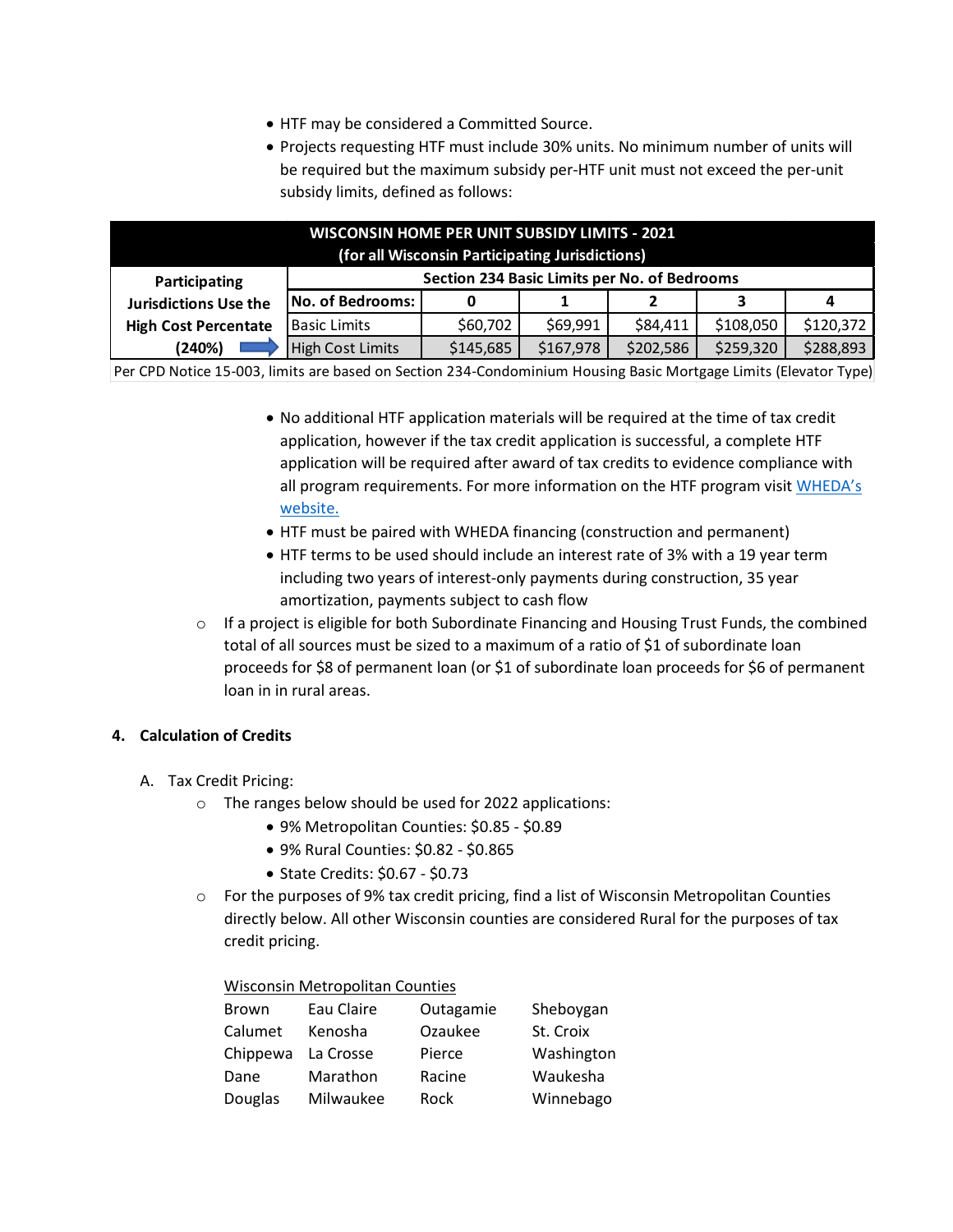- B. Boost Policy:
	- o Section 9.a. of the 2021-2022 Qualified Allocation Plan (QAP) refers to an annual publication of WHEDA's QCT, DDA and HFA basis boost policy.
	- o For 9% 2021 applications, properties in the Supportive Housing Set-Aside will be limited to 25% QCT, DDA or HFA and properties in the Rural Set-Aside will be limited to a 20% QCT, DDA or HFA basis boost – for all other set-asides, the QCT, DDA and HFA basis boost will be limited to 15%.
	- $\circ$  4% applications may request a 30% QCT or DDA basis boost the HFA basis boost is not available for 4% Housing Tax Credit applications State Credit Sizing

# **5. Threshold**

- A. WHEDA will require that a minimum of 80% of projected funding sources be 'committed' at the time of application. For the purposes of this requirement, 'committed' funding sources include the following:
	- $\circ$  The permanent loan amount based on WHEDA's loan terms on the date of application (the applicant may use other terms if a term-specific, executed financing commitment accompanies the Housing Tax Credit application)
	- $\circ$  Other loans or grants with a firm commitment from the lender/grantor/government entity identifying amount, interest rate, term, and amortization. For those applicants utilizing a commitment with other terms other than those provided by WHEDA (lower interest rate, longer amortization, etc.), WHEDA will require that those financing commitments meet the following requirements:
		- Fully executed including signatures from both the lender and the borrower
		- Minimum term of 10 years
		- The interest rate must be locked through December 2, 2022 this is the approximate deadline date for the submission of Carryover materials for properties that receive 2022 Housing Tax Credit awards
			- Indicative interest rates, or rates tied to a floating index will not be accepted
		- Commitments may contain conditions or contingencies, but only those that are within control of the borrower, or those that are based upon the performance of the borrower
			- Example: receipt of Housing Tax Credits
		- Commitments that are subject to final underwriting, loan committee approvals or other similar requirements will not be accepted
		- Developer secured self-financing commitments will not be accepted.
	- o Historic tax credit equity (with a Letter of Intent from the Syndicator/Investor)
	- o The Housing Tax Credit equity amount calculated in the MFA
		- An LOI is not required if your Housing Tax Credit application pricing assumption is within the range the WHEDA posted range.
		- Commitments that are subject to final underwriting, loan committee approvals or other similar requirements will not be accepted
		- Developer secured self-financing commitments will not be accepted.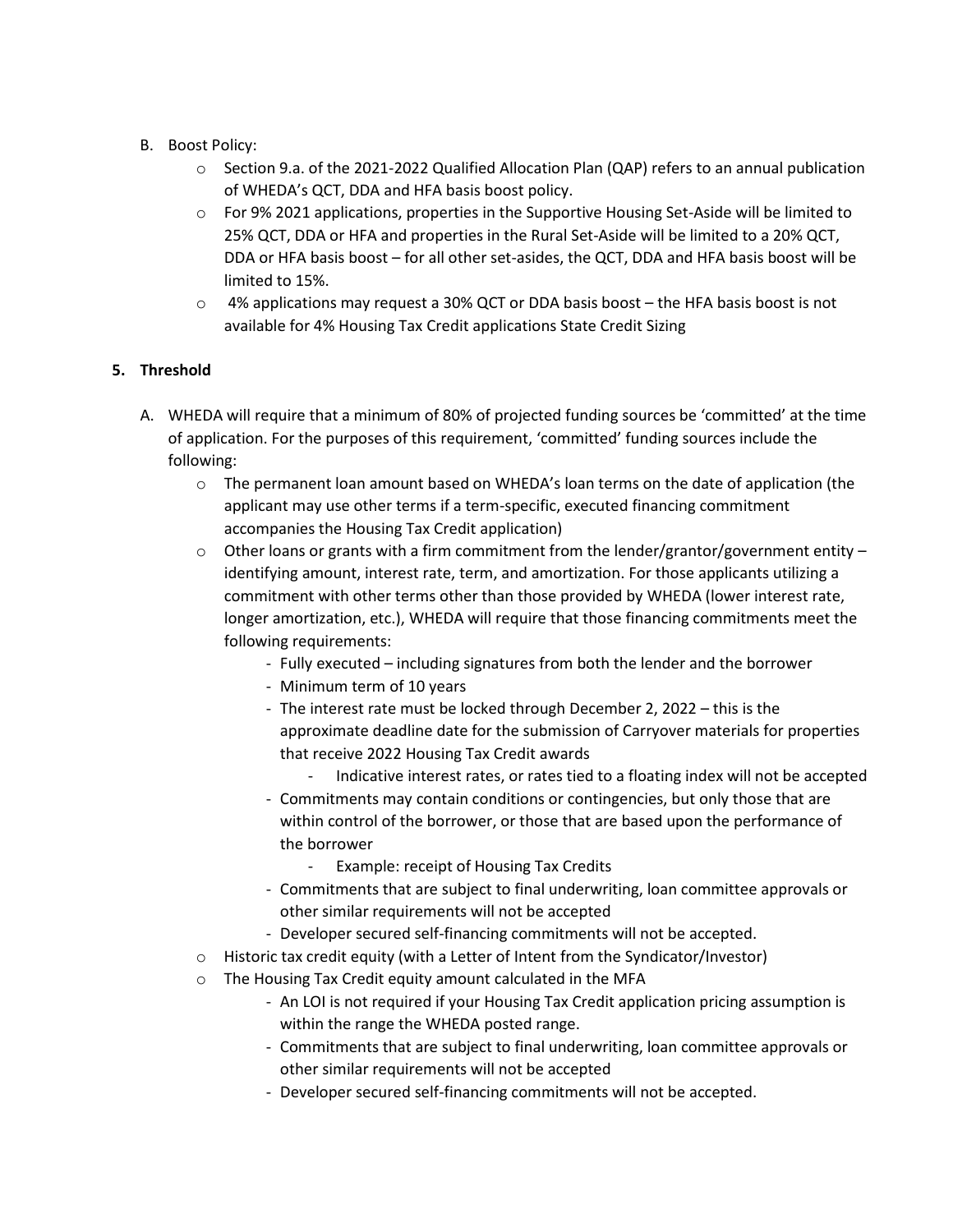- $\circ$  Applicants for Rural Development Section 515 properties for the 2022 tax credit cycle may use a loan rate of 4%, with a term and amortization equal to or lesser than 30 years. Funding will be subject to availability and approval by WHEDA.
- o Developer-Financed TIFs
	- For those applications including developer-financed TIFs
		- Include evidence of Developer Agreement or Common Council approval
		- Include evidence of Annualized TIF Increment sizing methodology not limited to: Baseline Property Value, Forecasted Stabilized Property Value, Municipal Taxing Rate
	- The developer-financed TIF loan amount should be calculated based on the following items:
		- Term and amortization not to exceed the Municipal TIF Developer Agreement term and amortization
		- Interest rate equal to WHEDA's Permanent Financing rate for the WHEDA senior debt associated with Housing Tax Credit projects on the date of application
		- Loan sizing not to exceed 90% of net present value of the annual tax reimbursement, discounted by the current WHEDA posted financing rate that matches the WHEDA senior debt for the duration of the property tax reimbursement
- B. Applications for the same parcel(s)
	- $\circ$  WHEDA will allow applicants to submit a 4% federal & state housing tax credit application and 9% federal housing tax credit application for the same parcel(s)
		- The 4% federal & state housing tax credit and 9% federal housing tax credit applications will be treated as distinct applications – the market study for each application should reflect the appropriate mix of units
		- In the event that both the 4% federal & state housing tax credit and 9% federal housing tax credit applications meet threshold requirements, and both applications receive a score that would qualify for a tax credit award, WHEDA will make an award to the 4% state & federal housing tax credit application, and will reject the 9% federal housing tax credit application
		- Applicants may not submit the same site as 2 distinct applications with different unit mix configurations in the same round 4% round or the same 9% round. Applicants may not submit the same site in different set-asides in the 9% round in the same cycle year.
- C. Can 2021 9% Housing Tax Credit recipients apply for additional tax credits in 2022?
	- o WHEDA will allow 2021 tax credit recipients to apply for additional tax credits in 2022– these applications do not receive priority over other applications
	- $\circ$  Applicants will be required to include a deferred developer fee equal to the lesser of (a) 35% of the total developer fee, or projected cumulative cash flow during the first 13 years of operations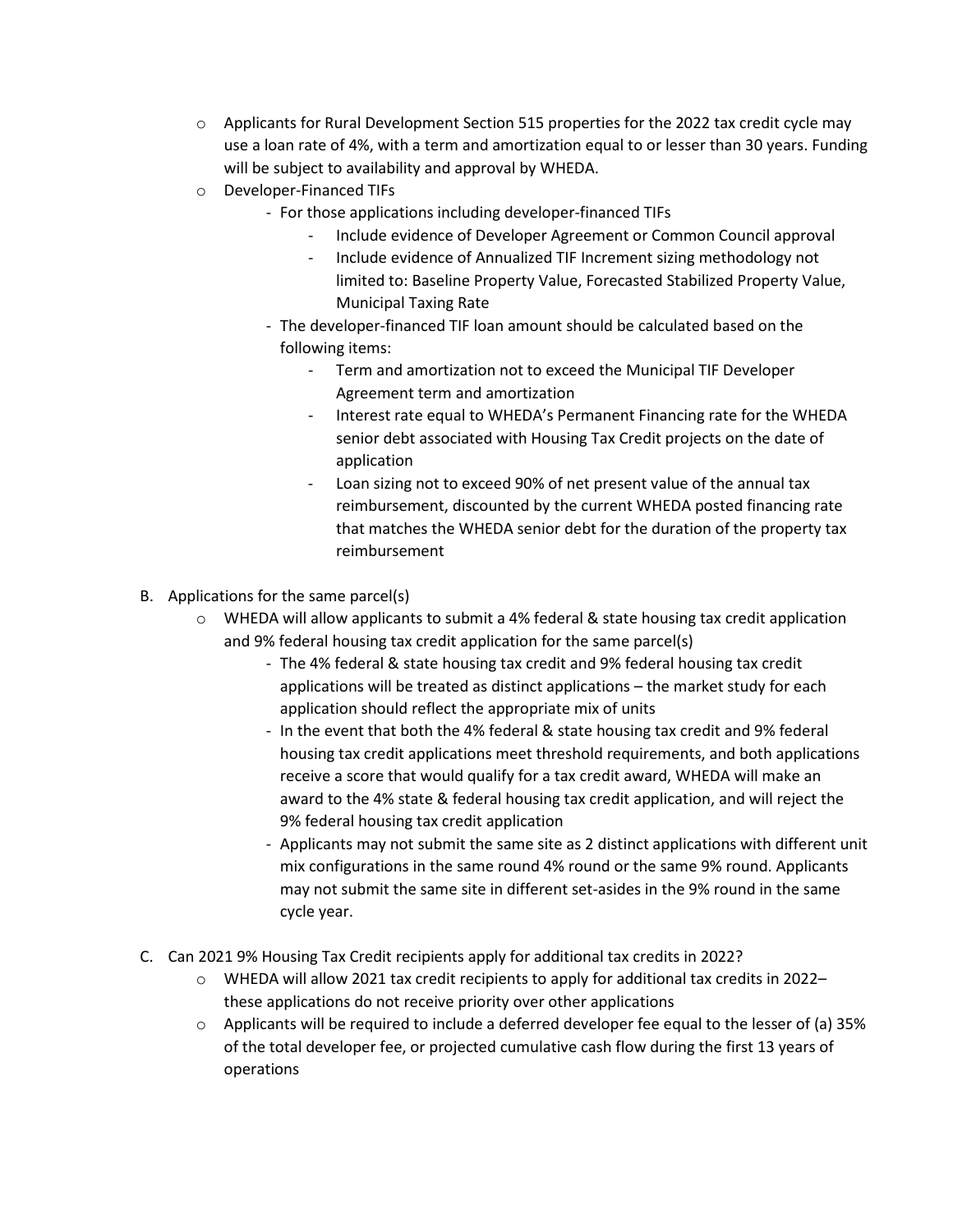- $\circ$  WHEDA will calculate a Financial Leverage score that is based on the amount of credit awarded in 2021 and the new credit requested in 2021
- $\circ$  The credit pricing estimate within the 2022 application must be equal to the credit pricing included in the approved 2021 Carryover application
- D. What construction style are stacked flats considered for the purposes of the Appendix M (WHEDA Design Requirements)?
	- o Townhome style construction
- E. My project contains a mix of elderly and family units.
	- $\circ$  What PUPM Operating expense range is my project subject to? Is a weighted average approach acceptable?
		- Yes

# **6. Scoring**

- A. How do I evidence Developer Experience?
	- o Experience may be represented using the Developer Experience Forms posted on the 2022 HTC Cycle Page on the WHEDA Website or in another format such as excel, so long as all information from the Experience Form is included in the alternative format
	- o Evidence of completed tax credit projects should be supported with the inclusion of Form 8609
- B. My project contains a half elderly and half family units. Is my project eligible for both Senior and Family points under the Areas of Economic Opportunity?
	- $\circ$  Applications containing more than 50% senior units will be allowed to request points in the senior categories – all other applications should use the Family or Supportive categories
- C. My application may have scattered sites. How do I score location-based scoring categories?
	- $\circ$  At least two-thirds of the sites must meet the scoring criteria to qualify for points for any location-based scoring category.
- D. Mixed-Income Incentive
	- $\circ$  To qualify for points in this category, market rate rents must be at least 5% greater than the 60% CMI gross rent limit net of any utility allowance.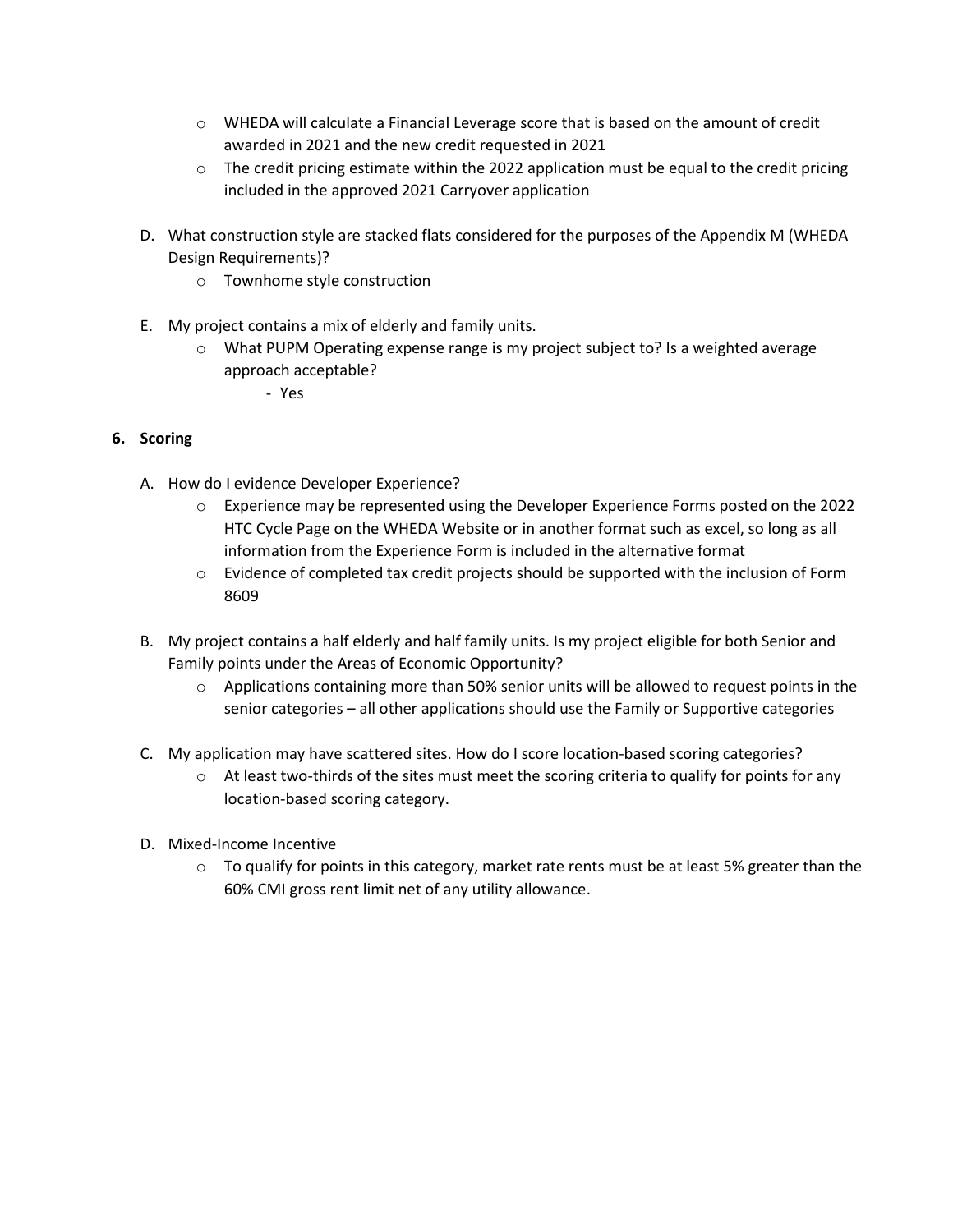### **UPDATED AS OF 12/2/2021**

#### **Q: Will Application deadline be moved?**

A: The submission deadline will remain as established in the QAP: December 10, 2021 at 5 pm

# **Q: Will a hard copy of the application certification be required?**

A: No, a pdf copy is acceptable

### **Q: Is the Request for Referrals Form required for initial application.**

A: No

#### **Q: Will applications be permitted to change to or from income averaging after award?**

A: Requests will be approved on a case-by-case basis. Approvals for changes will require no negative impact to scoring, feasibility, or the overall project.

**Q: What are the requirements for WHEDA sub debt and HTF payments and deferred developer repayment?** 

A: All WHEDA Subordinate financing may be structured as non-amortizing debt with payments subject to cash flow. Deferred developer fee must be shown to be repaid with 15 years.

# **Q: Last year WHEDA sub debt payments were not included in DCR calculation for the tax credit application. Will that be the case again this year?**

A: DCR calculation will be based on hard debt.

**Q: The FAQ says that if you request sub debt you have to defer 50% of the fee. Does this rule apply to HTF?** A: No – this rule applies to the non-HTF Subordinate Debt only

# **Q: Is there a rule to sizing the HTF within the HTF – FAQs say 8/1 and 6/1 if including both HTF and WHEDA sub debt but doesn't clarify how to size up HTF alone.**

A: The maximum HTF should be requested first with WHEDA sub debt providing the remainder of the total eligible subordinate debt.

# **Q: Is the rate on sub debt and HTF 3% across the board or still 2.5% in rural areas?**

A: Refer to the Term Sheet on WHEDA's website: [https://www.wheda.com/globalassets/documents/business](https://www.wheda.com/globalassets/documents/business-lending/subordinate-loan-term-sheet.pdf)[lending/subordinate-loan-term-sheet.pdf](https://www.wheda.com/globalassets/documents/business-lending/subordinate-loan-term-sheet.pdf)

# **Q: What is the WHEDA loan fee structure?**

A: Below is a summary of the current fee structure:

- All permanent financing (except for tax exempt bonds, including sub debt): 1.5%
- If permanent financing is also acting as the construction financing, no additional fee
- Tax exempt bonds: 1.0% for LT bonds and ST bonds
	- $\circ$  If LT bond is also acting as a construction financing, no additional fee will be applied
- Construction Plus financing: 1.0%

#### **Q: Can you define "Veteran Specific Service Provider"**

A: To be eligible for Veteran Housing points, a Veteran Specific Service Provider should include services that are specifically identified as serving veterans. Documentation to support evidence of veteran services is encouraged.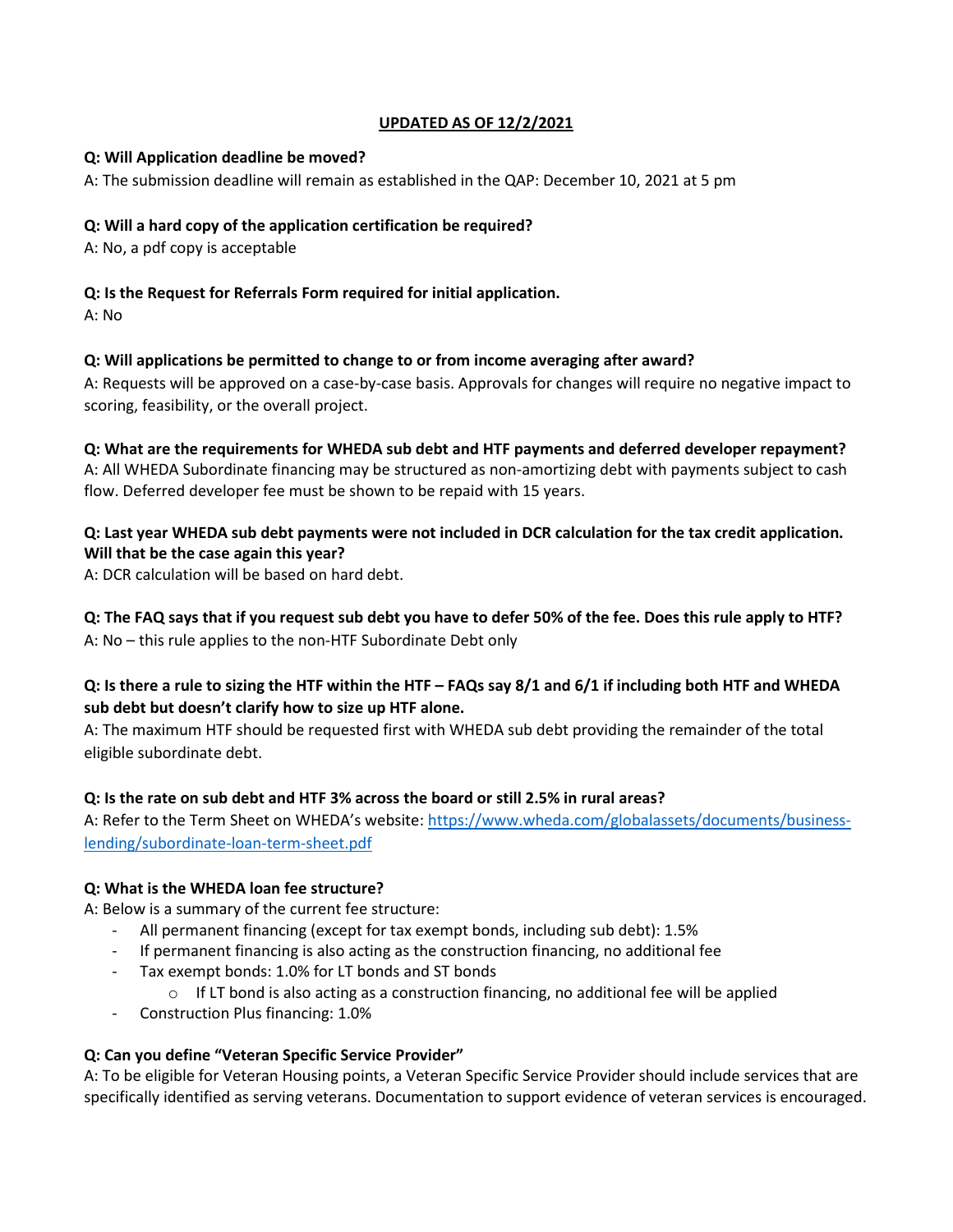### **Q: Why is/isn't my project site located on the Rural or Small Urban list published on Appendix U?**

A: WHEDA uses a multitiered definition which includes both population and proximity to urban areas. Each municipality must satisfy all tiers to qualify as Rural or Small Urban Areas. All published designations for the 2022 Cycle are final.

#### **Q: Minority self-certification: Is the WHEDA Self-Certification required?**

A: No, a Federal, State or Local Certification is acceptable documentation of status as a Minority Developer. The WHEDA Self-Certification may be submitted if the other Certifications are not available.

# **Q: Regarding the threshold materials of both 1) delinquent taxpayer verification and 2) delinquent child support verification, is either of these applicable for non-profit organizations?**

A: No, these requirements do not apply to non-profit organizations.

### **Q: We are looking at two parcels that are across the street from one another, with a small parcel between them. If this is officially scattered site?**

A: Yes – any project with more than one parcel that is not contiguous (with the exception of a roadway) will be considered to be scattered site.

#### **Q: I did not submit Appendix S to DHS before the posted deadline. Can WHEDA extend the deadline?**

A: No, the deadline is imposed by DHS to accommodate their ability to review submissions and WHEDA has no ability to adjust the DHS schedule.

# **Q: Do I really need to submit an 8609 form to evidence completed projects? Does this apply to projects completed in Wisconsin?**

A: This requirement applies to projects outside of Wisconsin only.

**Q: I saw in a former FAQ that if a developer claims 5 points for incorporating an employment-based community service facility in a QCT that they can also claim 1 point for proximity to a job training center in the areas of economic opportunity category. Does this logic follow for senior centers? If the ground level of our development has a senior center that is operated by an appropriate organization and is open to the public, can we claim 2 points for proximity to a senior center in the areas of economic opportunity category?** A: Points will not be awarded for a job training or senior center that has not been constructed yet. The former FAQ document is stating that a project may apply for points in both the job training scoring category as well as community service facilities.

#### **Q: Is the Minority Developer fee percentage to be calculated based on the total development fee or only the development fee received?**

A: The percentage of the fee to be allocated to the Minority Developer is taken from the total developer fee. The payment of Minority Developer's portion of the fee is to be made 100% from fee received without any amount deferred.

#### **Q: Income from Operations allowed as a committed source?**

A: Income from Operations may be allowed only for an acquisition/rehab projects. Must be supported by copy of last three years P&L (revenue and expenses) statements for the property.